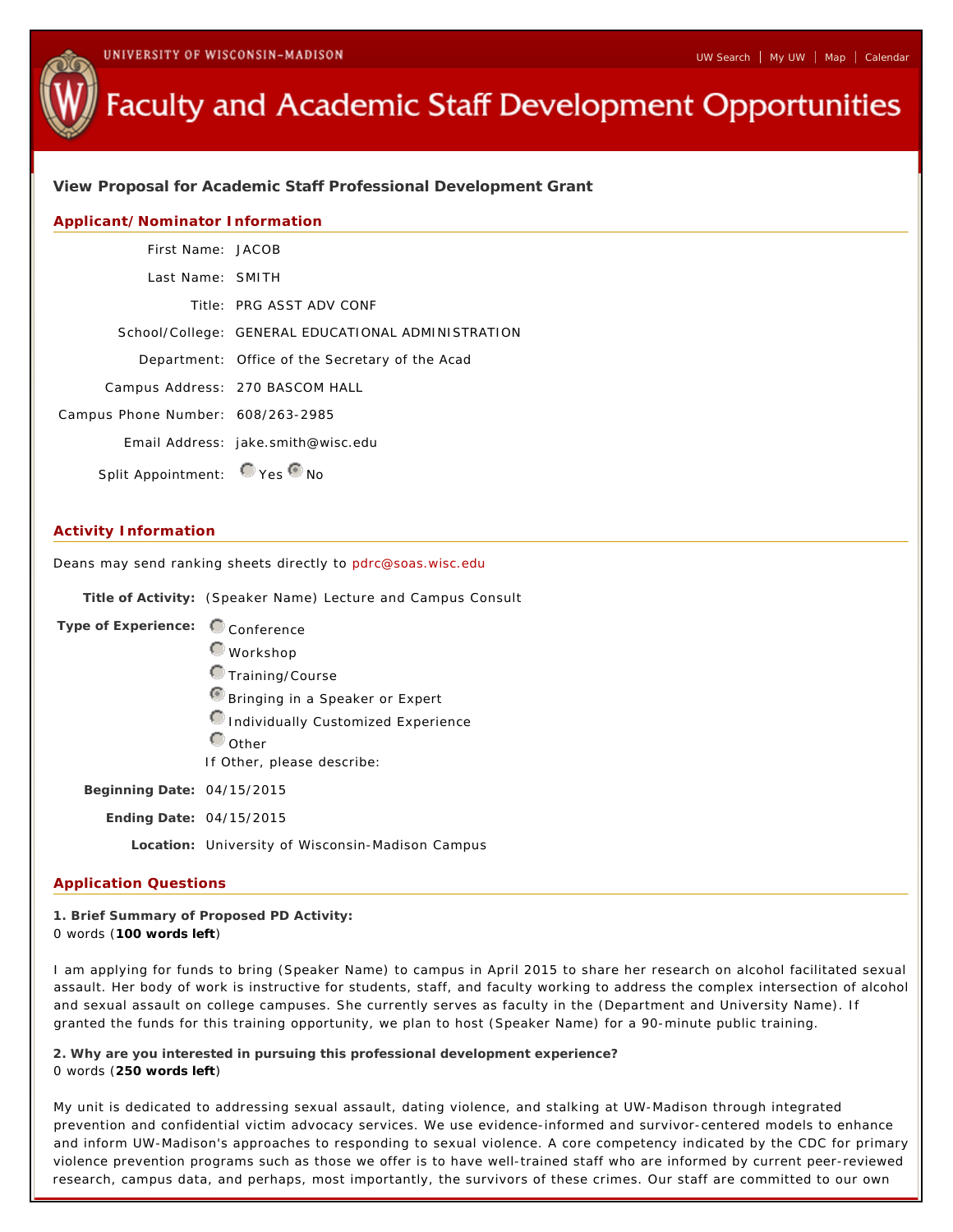continued education and training in order to strengthen the quality of our services, and by extension, the capacity of UW-Madison to better address these crimes. The intersection of campus sexual assault and alcohol is well-known, with up to 89% of all campus sexual assaults involving alcohol use prior to victimization. Though alcohol does not cause sexual assault, our unit's 2010 campus needs assessment indicated that fear of repercussions for alcohol use was a key barrier for victims in reporting or seeking help. Perpetrators often strategically use alcohol to increase victim vulnerability, diminish resistance, and convince themselves that the victim is sexually available. Both high risk episodic drinking and sexual assault are serious and pervasive problems on campuses; UW-Madison is no exception.

**3. How do you plan to use and share the information you learn from this professional development experience?** 0 words (**250 words left**)

This proposal seeks to fund a combination of in-house consultation for staff with a second, free professional development opportunity for key campus stakeholders, such as those working in University Housing, University Police, Division of Student Life, student leaders, and community-based service providers. In so doing, the funds for academic staff professional development reach more members of the campus community than a single academic staff professional grant would generally allow. Our unit manages the institution's first-year primary violence prevention program in order to meet both federal and state requirements. In addition, we provide extensive technical assistance and educational services upon request for student groups and campus units. Our staff can benefit from incorporating the data shared by (Speaker Name) on perpetrator behavior, the use of alcohol by perpetrators to increase victim compliance, and sensitive responses to victim discloses into our core services and operations. Additionally, our unit convenes and participates in several coordinating bodies relevant to gender based violence, and is uniquely posed to not only engage the members of these groups in (Speaker Name)'s visit but also to share the lessons learned long after (Speaker Name) has departed.

**4. How will participating in this professional development activity benefit or enhance the effectiveness of your program, your unit, and the university?** 0 words (**250 words left**)

In the past three years, both federal law and guidance changes have substantially shifted the responsibility of institutions of higher education to better respond to sexual violence. As UW-Madison continues to provide primary prevention programs, safe and supportive services for victims, training for staff and faculty, and disciplinary processes that promote accountability, efforts need to be strategic, informed by the best research available, and responsive to the experiences of current students. Attendees will deepen their understanding of the unique interplay of social and cultural norms that facilitate sexual assault and relationship violence on college campuses. Making the training opportunity available to campus stakeholders who have a direct role in the development and compliance of evidence-informed policies and protocol will help to foster a healthy, safe campus environment for the students of UW-Madison. (Speaker Name)'s expertise in adolescent peer-on-peer sexual aggression and behavioral indicators of perpetration will help our campus to understand the root causes of violence. With predictors of violence clearly identified, UW-Madison can continue to design and support interventions that will best prevent these crimes from occurring. By condensing decades of research, writing, and instruction into a day's worth of trainings, (Speaker Name)'s visit will make her work accessible to a wider audience on our campus.

## **Professional Development Grant Budget Worksheet**

Supporting documentation must be provided for **all** budget items. If travel is involved, please know and follow UWSA guidelines that can be found at http://www.uwsa.edu/fadmin/travel.htm

| Description                                                                                                                                                                               | Cost  |
|-------------------------------------------------------------------------------------------------------------------------------------------------------------------------------------------|-------|
| Registration Fees or Costs                                                                                                                                                                | \$0   |
| $\Box$ Membership Rate?<br>Early Bird Registration Rate?<br>Other Discount? Describe:<br>Attach PDF of documentation:                                                                     |       |
| Air Transportation<br>Provide documented quote from Concur. (Funds award for travel will not exceed the amount requested at the<br>time of submission.)<br>Attach PDF of documentation:   | \$600 |
| Ground Transportation<br>Current policies for ground transportation can be found in Concur in the Traveler's Reference Guide under<br>Quick Links. (UW fleet is preferred when available) | \$0   |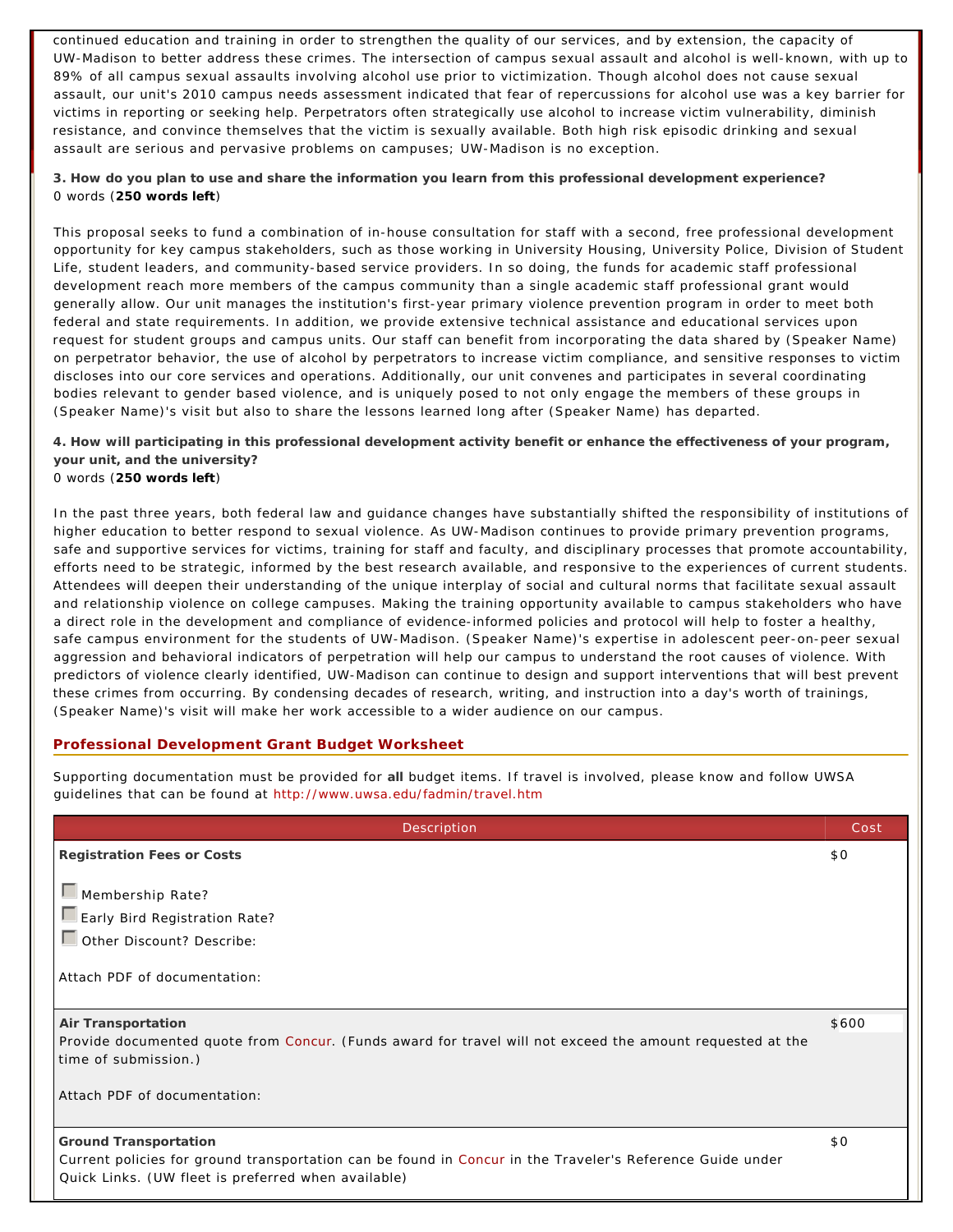| Other Costs: Taxi/Shuttle: \$                               | # Days or Miles: x Cost per day/mile<br>$=$ Total: $$0$<br>Tolls: \$<br>Parking: \$                                                                                                                                      |        |
|-------------------------------------------------------------|--------------------------------------------------------------------------------------------------------------------------------------------------------------------------------------------------------------------------|--------|
| Attach PDF of documentation:                                |                                                                                                                                                                                                                          |        |
| Lodging                                                     | You may use Concur to book lodging. UW lodging maximum requirements can be found in Concur.                                                                                                                              | \$140  |
| # Nights: 2<br>Other Charges (explain):<br>Conference Rate? | x Cost per night 70<br>$=$ Total: \$140                                                                                                                                                                                  |        |
|                                                             | Academic (e.g., Big Ten) or Government Rate?                                                                                                                                                                             |        |
| Attach PDF of documentation:                                |                                                                                                                                                                                                                          |        |
| Meals<br>included in the registration fee.)                 | (Cannot exceed UW in-state and out-of-state limits; current limits can be found in Concur in the Traveler's<br>Reference Guide under Quick Links. Food for local participants is not allowed, and you cannot claim meals | \$76   |
| Meals Needing Funding:                                      |                                                                                                                                                                                                                          |        |
| Breakfast $#: 2$                                            | x Allowed Rate 8<br>$=$ \$16                                                                                                                                                                                             |        |
| Lunch $#: 2$                                                | x Allowed Rate 10<br>$= $20$                                                                                                                                                                                             |        |
| Dinner $#: 2$                                               | x Allowed Rate 20<br>$=$ \$40                                                                                                                                                                                            |        |
| Consultant or Outside Speaker Fees                          |                                                                                                                                                                                                                          | \$500  |
| Attach PDF of documentation:                                |                                                                                                                                                                                                                          |        |
| Other Expenses                                              | (List and justify, such as baggage charges from airlines.)                                                                                                                                                               | \$0    |
| Attach PDF of documentation:                                |                                                                                                                                                                                                                          |        |
| <b>TOTAL:</b>                                               |                                                                                                                                                                                                                          | \$1316 |
|                                                             | Account Number for Transfer of Grant Funds                                                                                                                                                                               |        |
|                                                             | Required for consideration of application.                                                                                                                                                                               |        |
| Total Cost of Activity: \$1316                              |                                                                                                                                                                                                                          |        |
| PD Grant Request:                                           | \$658<br>Request can be no more than 50% of the total cost of activity.                                                                                                                                                  |        |
|                                                             | Fund for Award Transfer Department ID Number (formerly the UDDS) Program Code                                                                                                                                            |        |
| 101 Fund Only                                               | A017000<br>(e.g. 017000)<br>$\mathbf{1}$                                                                                                                                                                                 |        |
| <b>Attach Documents</b>                                     |                                                                                                                                                                                                                          |        |
|                                                             | All attached documents must be in PDF (.pdf) format!                                                                                                                                                                     |        |